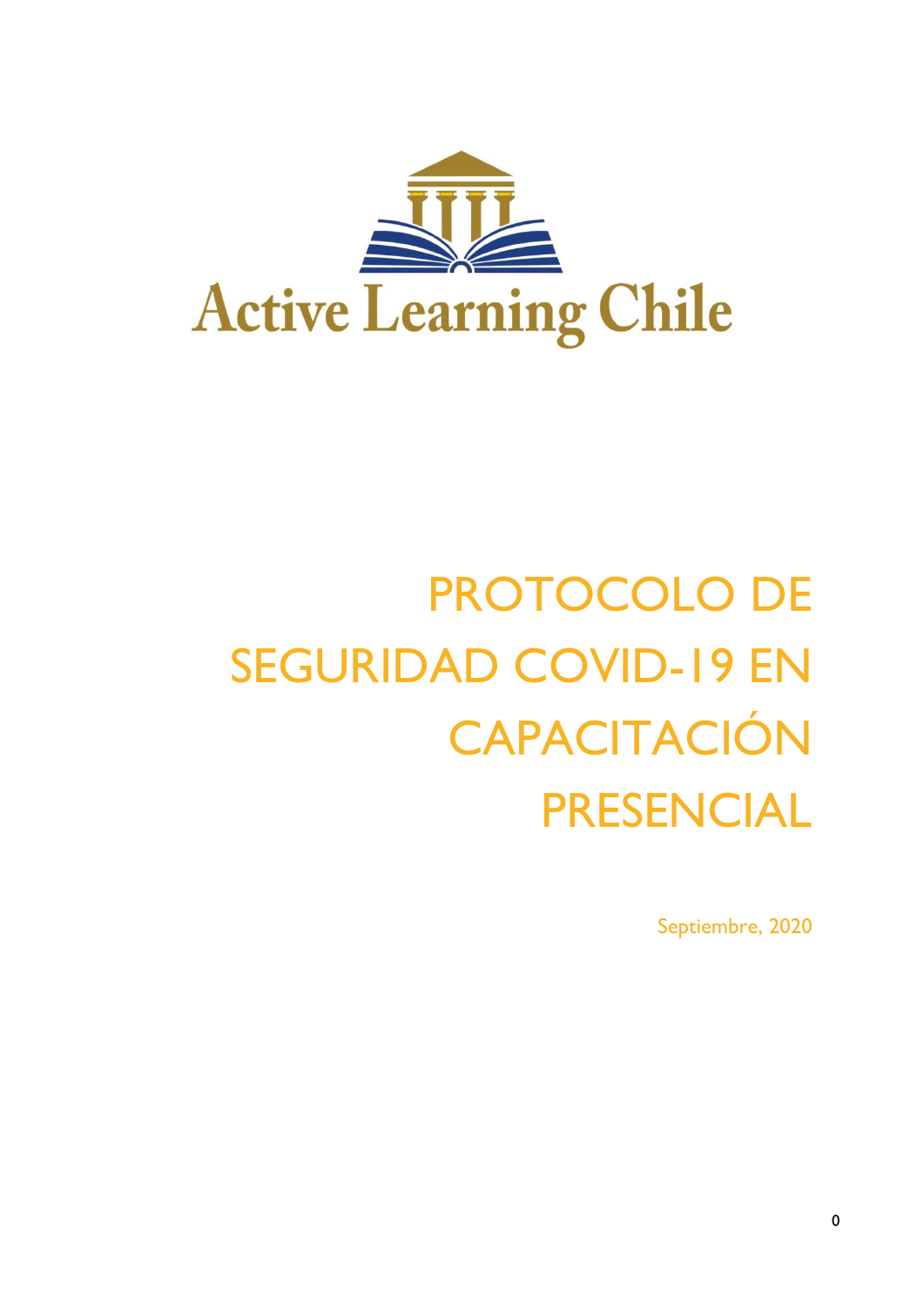# Protocolo de seguridad por COVID 19

# TABLA DE CONTENIDO:

| <b>INTRODUCCION</b>                     | 2 |
|-----------------------------------------|---|
| <b>ANTECEDENTES</b>                     | 3 |
| <b>MEDIDAS DE PREVENCION GENERALES</b>  | 4 |
| <b>OBJETIVOS</b>                        | 5 |
| <b>PROTOCOLO PREVENCION COFFEE</b>      | 6 |
| PROTOCOLO DE PREVENCION PARA LAS CLASES |   |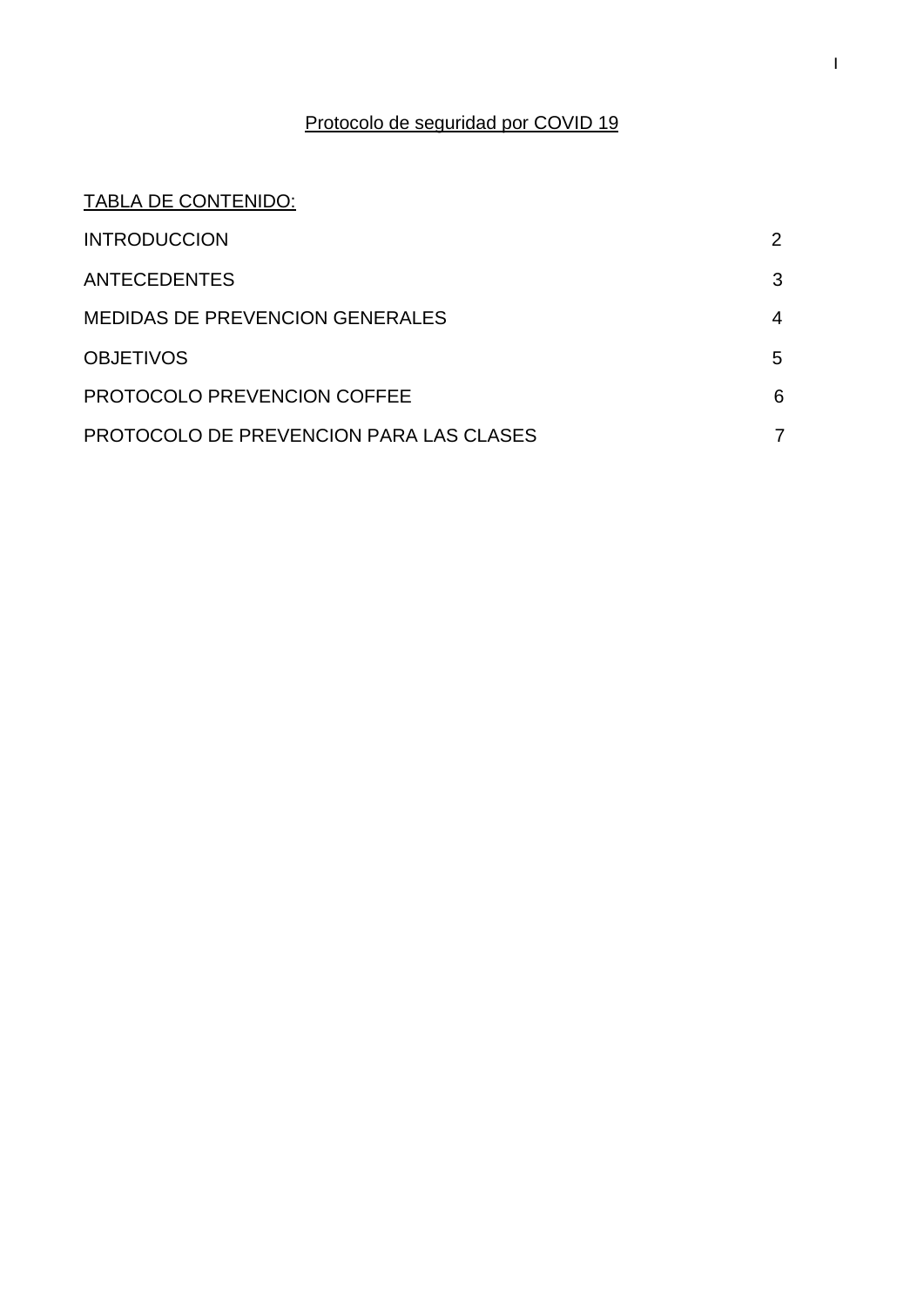### INTRODUCCIÓN:

CONSIDERANDO LA PANDEMIA INESPERADA POR TODO EL MUNDO Y QUE HA CAUSADO CAMBIOS DE GRAN IMPORTANCIA EN TODOS LOS PAÍSES, TANTO EN LO SOCIAL, EDUCACIÓN, FAMILIAR, ECONÓMICO Y TAMBIÉN EN LO QUE SE REFIERE A LOS TRABAJOS. NOSOTROS; ACTIVE LEARNING CHILE, SABEMOS QUE DEBEMOS ADAPTARNOS A ESTAS NUEVAS MODALIDADES Y QUE LAS CHARLAS PRESENCIALES NO VOLVERÁN A FUNCIONAR DE LA MISMA FORMA QUE FUNCIONABA ANTES DE ESTA PANDEMIA. POR LO TANTO; HEMOS DISEÑADO RÁPIDAMENTE UN PROTOCOLO TANTO INTERNO SOLAMENTE PARA EL EQUIPO Y EXTERNO PARA LAS PERSONAS QUE ASISTAN A LAS CAPACITACIONES, Y ASÍ PODAMOS TENER LA SEGURIDAD QUE AL ASISTIR A LAS CAPACITACIONES DE ACTIVE LEARNING CHILE, NO VAMOS A ESTAR EXPUESTOS A UN CONTAGIO YA QUE ESTA EMPRESA TOMÓ LAS MEDIDAS NECESARIAS ANTES DE COMENZAR CON LAS CLASES PRESENCIALES.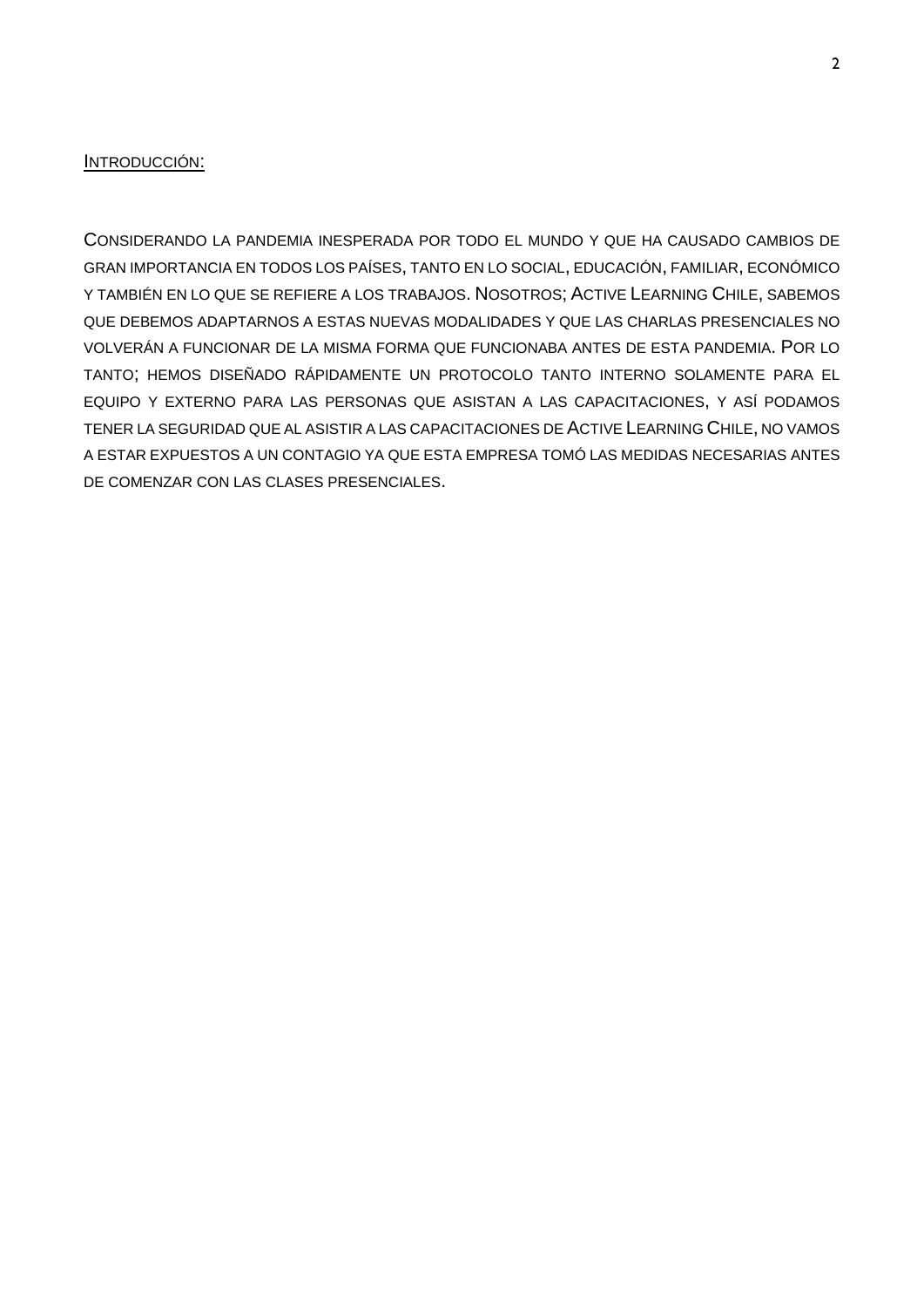# ANTECEDENTES COVID 19

EL 7 DE ENERO LAS AUTORIDADES CHINAS IDENTIFICARON UN NUEVO CORONAVIRUS, DENOMINADO SARS-COV-2 COMO EL VIRUS CAUSANTE DE LA ENFERMEDAD DENOMINADA COVID-19.

EL 30 DE ENERO DE 2020 LA ORGANIZACIÓN MUNDIAL DE LA SALUD (OMS) DECLARÓ UNA "EMERGENCIA DE SALUD PÚBLICA DE IMPORTANCIA INTERNACIONAL" (ESPII).

DESDE EL INICIO DE LA EPIDEMIA, EN CHILE SE HA REFORZADO LA VIGILANCIA EPIDEMIOLÓGICA, POR LO QUE, A PARTIR DEL 8 DE FEBRERO DEL AÑO EN CURSO, SE DECRETA "ESTADO DE ALERTA SANITARIA" A NIVEL NACIONAL. EL 3 DE MARZO DEL AÑO EN CURSO, EL MINISTERIO DE SALUD CONFIRMA EL PRIMER CASO DE CONTAGIO POR COVID-19.

EL 11 DE MARZO 2020 LA ORGANIZACIÓN MUNDIAL DE LA SALUD (OMS) CALIFICÓ COMO UNA PANDEMIA GLOBAL LA SITUACIÓN DE COVID-19.

EL 14 DE MARZO EL MINISTERIO DE SALUD DECRETA FASE 3 DEL COVID-19 EN EL ESTADO DE CHILE.

CON FECHA 16 DE MARZO EL MINISTERIO DE SALUD DECRETA FASE 4 DEL COVID-19 EN EL ESTADO DE CHILE.

Fuente: Ministerio de Salud 2020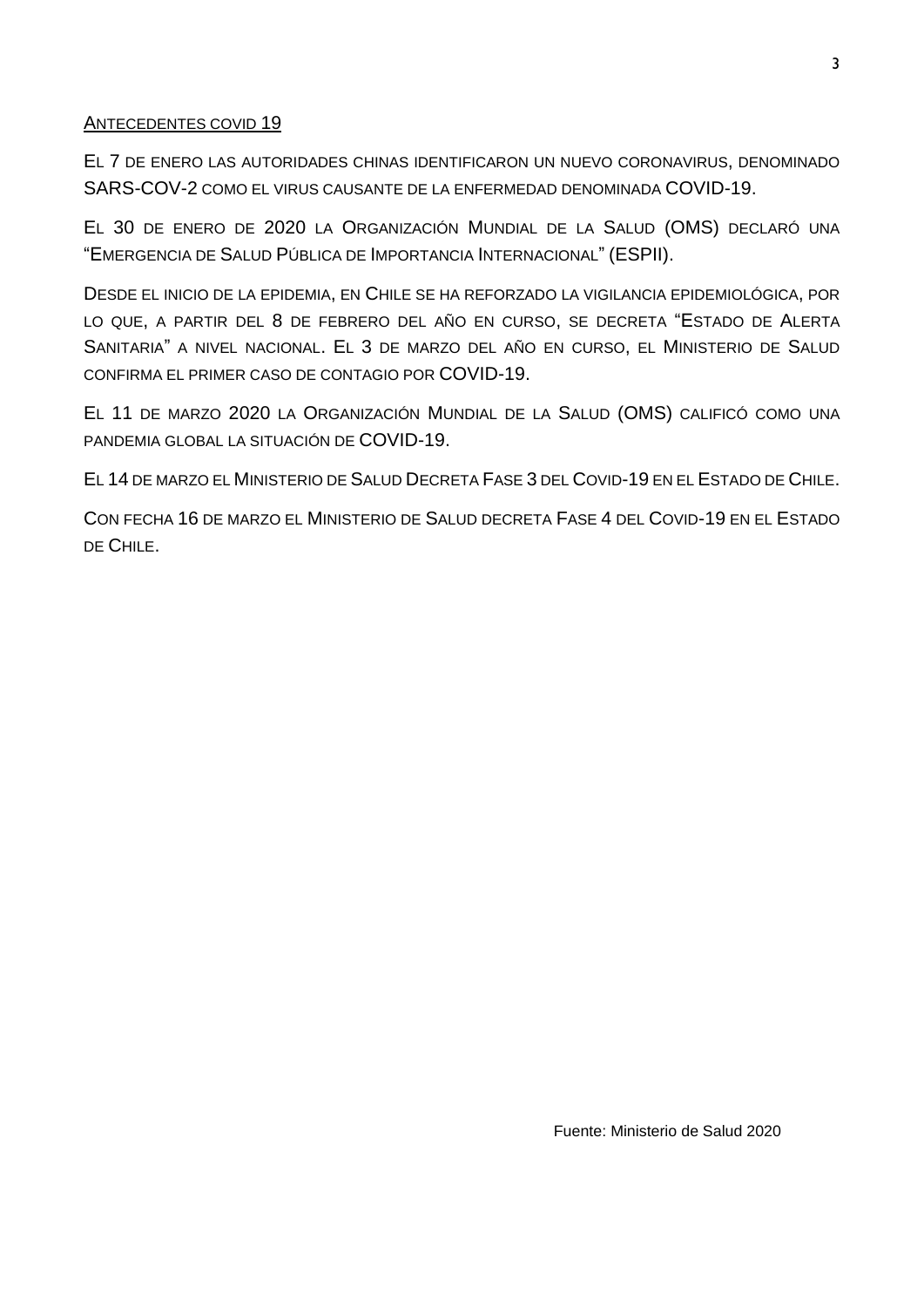## MEDIDAS DE PREVENCIÓN GENERALES:

EL MINISTERIO DE SALUD DE CHILE, A RAÍZ DE ESTA PANDEMIA HA DEJADO UN PROTOCOLO CON VARIAS MEDIDAS ESPECÍFICAS Y GENERALES PARA LA PREVENCIÓN DEL COVID-19.

DEJAMOS COMO ANTECEDENTE NECESARIO E IMPORTANTE EN NUESTRO PROTOCOLO LO QUE SON LAS MEDIDAS DE PREVENCIÓN GENERALES HECHA POR EL MINISTERIO DE SALUD.

**LAVADO DE MANOS:** LA MEDIDA MÁS RELEVANTE SEGÚN EL MINISTERIO DE SALUD, PERO PARA QUE ESTA MEDIDA PUEDA LOGRAR SU OBJETIVO Y SEA EFECTIVA LA OMS DICE QUE EL LAVADO DE MANOS DEBE DURAR ENTRE 40 A 60 SEGUNDOS.

- EN EL CASO DE NO CONTAR CON AGUA Y JABÓN PARA EL LAVADO DE MANOS PARA FAMILIAS, O PERSONAS TRABAJANDO EN CUALQUIER ÁREA DEL PAÍS, SE DEBE USAR UN DESINFECTANTE PARA MANOS A BASE DE ALCOHOL CON AL MENOS DE UN 60% DE OH, COMO CONTROL DE INGRESO AL HOGAR O ALGÚN RECINTO.

**CUBRIR LA BOCA Y NARIZ:** AL TOSER O ESTORNUDAR CUBRIR LA BOCA Y NARIZ CON PAÑUELO DESECHABLE O ANTEBRAZO Y POSTERIORMENTE DESECHAR EL PAÑUELO EN UN BASURERO CERRADO.

EVITAR TOCAR LA CARA: OJOS, NARIZ Y BOCA.

**DISTANCIA SOCIAL:** EN UN PRINCIPIO ESTA MEDIDA ERA CON LAS PERSONAS QUE PRESENTABAN SÍNTOMAS RESPIRATORIOS (TOS, FIEBRE, ESTORNUDOS). LUEGO DECIDIERON ESTIPULAR QUE LA DISTANCIA TIENE QUE SER DE 1,5 METROS CON TODAS LAS PERSONAS INCLUYENDO A LOS QUE NO PRESENTABAN NINGÚN TIPO DE SÍNTOMAS, LLAMÁNDOLO ASÍ, DISTANCIA SOCIAL PERMANENTE PARA MANTENER UNA MEDIDA SANITARIA.

**DESINFECTAR SUPERFICIES:** MANTENER LIMPIAS SUPERFICIES E IMPLEMENTOS DE CONTACTO. ESTOS IMPLEMENTOS CUENTAN COMO MESAS, SILLAS, MANIJAS DE PUERTAS, TELÉFONOS, TECLADOS, RADIO TRANSCEPTORES, JUEGOS DE LLAVES ENTRE OTROS.

**USO DE MASCARILLAS:** EN UN PRINCIPIO ERA SOLO LA DEBÍAN USAR LAS PERSONAS SINTOMÁTICAS Y NO PARA LAS PERSONAS SANAS, LUEGO SE RECOMENDÓ PARA TODAS LAS PERSONAS CON Y SIN SÍNTOMAS.

Fuente: Ministerio de Salud.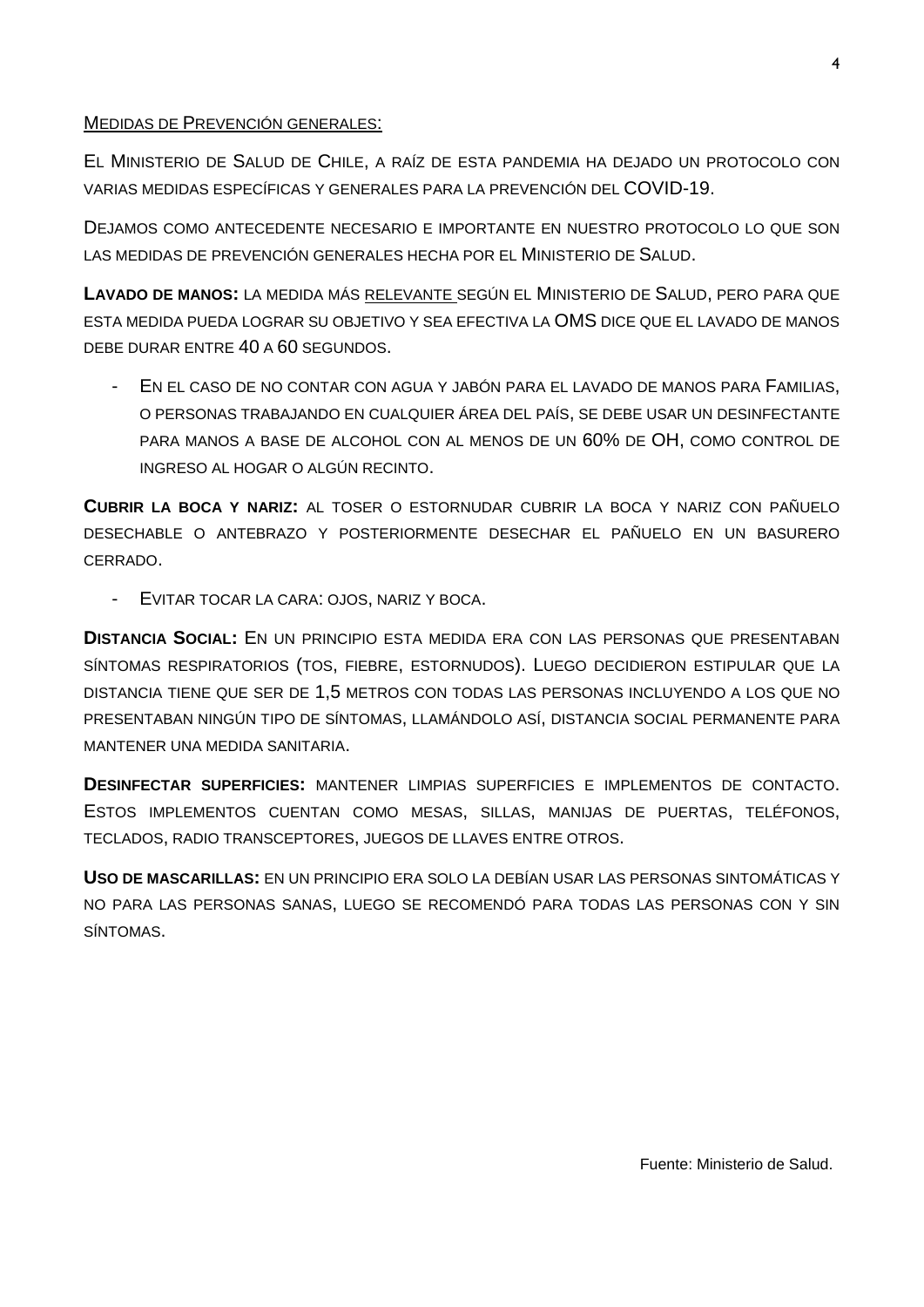# **OBJETIVOS ACTIVE LEARNING CHILE**

# **OBJETIVO GENERALES:**

PREVENIR EL CONTAGIO DE COVID-19

#### **OBJETIVO ESPECÍFICO:**

- MANTENER LA DISTANCIA SOCIAL TANTO EN REUNIONES CON EL EQUIPO COMO TAMBIÉN EN LAS CAPACITACIONES PRESENCIALES CON ALUMNOS.
- MANEJAR EL PROTOCOLO INTERNO PARA MANTENER AL EQUIPO LIBRE DE CONTAGIO DE COVID-19.
- ENTREGAR LAS HERRAMIENTAS NECESARIAS EN LAS CAPACITACIONES PRESENCIALES Y TOMAR TODAS LAS MEDIDAS PARA PREVENIR CONTAGIOS MASIVOS.
- TOMAR MEDIDAS ANTES DE LA CLASE Y AL TÉRMINO.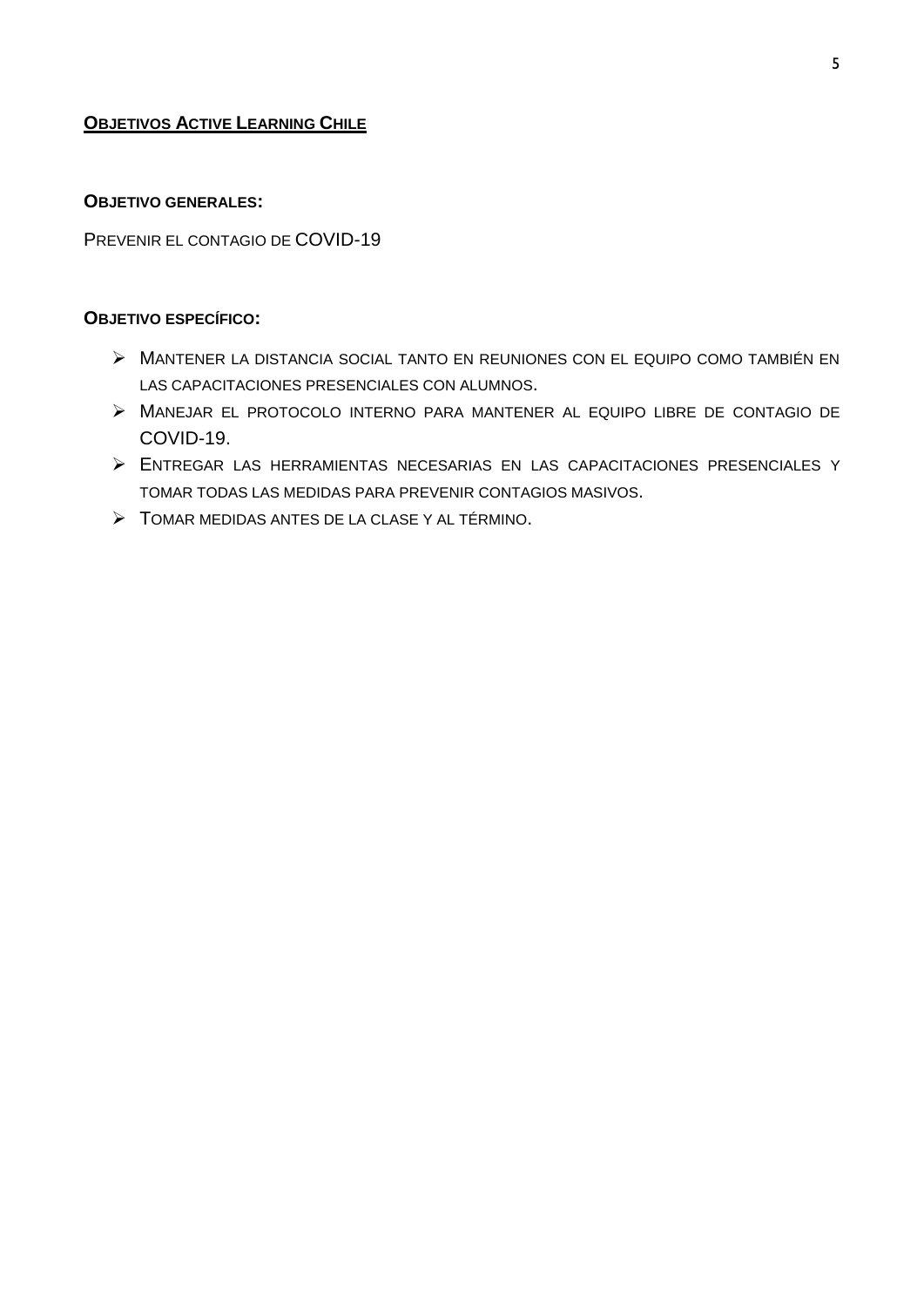# **MEDIDAS DE PREVENCIÓN PARA EL MOMENTO DE COFFEE:**

DE ACUERDO A LAS CAPACITACIONES ANTERIORES A LA PANDEMIA, COMO NORMA NUESTRAS CLASES DE 8 HORAS AL DÍA, SIEMPRE OFRECEMOS COFFEE A MEDIA MAÑANA Y LUEGO POR SEGUNDA VEZ A MEDIA TARDE. SIGUIENDO ESA MODALIDAD, ACTIVE LEARNING CHILE HA DISEÑADO MEDIDAS PARA EVITAR TODO TIPO DE CONTAGIO EN ESOS MOMENTOS.

**SALÓN DIFERENTE AL DE CLASES**: SALÓN APARTADO Y CON ESPACIO SUFICIENTE PARA EL SERVICIO DE COFFEE.

**COFFEE ENVASADO:** CONSIDERANDO QUE PARA OFRECER COFFEE, ACTIVE LEARNING CHILE CONTRATA A LOS MEJORES BANQUETERO PARA DAR UN BUEN SERVICIO A LOS ALUMNOS, HEMOS RECONSIDERADO QUE AQUELLA MEDIDA DEBE CAMBIAR SIN DEJAR DE LADO LA EXCELENCIA DEL SERVICIO, YA QUE NO TENEMOS LA CERTEZA DE QUE LAS OTRAS EMPRESAS TIENEN ALGÚN PROTOCOLO NECESARIOS PARA EVITAR CONTAGIOS. POR LO TANTO, TODOS NUESTROS COFFEE SERÁN ENTREGADOS A LAS PERSONAS DE FORMA ENVASADA.

- AL MOMENTO DE LA ENTREGA, CADA PERSONA IRÁ EN BUSCA DE SU COFFEE.
- $\triangleright$  SE ENTREGA LOS ALIMENTOS A CONSUMIR ENVASADOS.
- CADA PERSONA, INCLUYENDO AL FACILITADOR MANTENDRÁ LA DISTANCIA DE 1,5 METROS
- AL TERMINO DEL COFFEE, TODOS DEBEN DESECHAR LOS ELEMENTOS A UN BASURERO CERRADO
- PARA VOLVER A ENTRAR A LA SALA DE CLASE, EL FACILITADOR ESTARÁ PROPORCIONANDO DESINFECTANTE PARA LAS MANOS A CADA ALUMNO EN LA ENTRADA DE LA PUERTA DE LA SALA.
- $\triangleright$  NO SE PERMITE LA ENTRADA A LAS PERSONAS QUE NO TENGAN PUESTA SUS MASCARILLAS.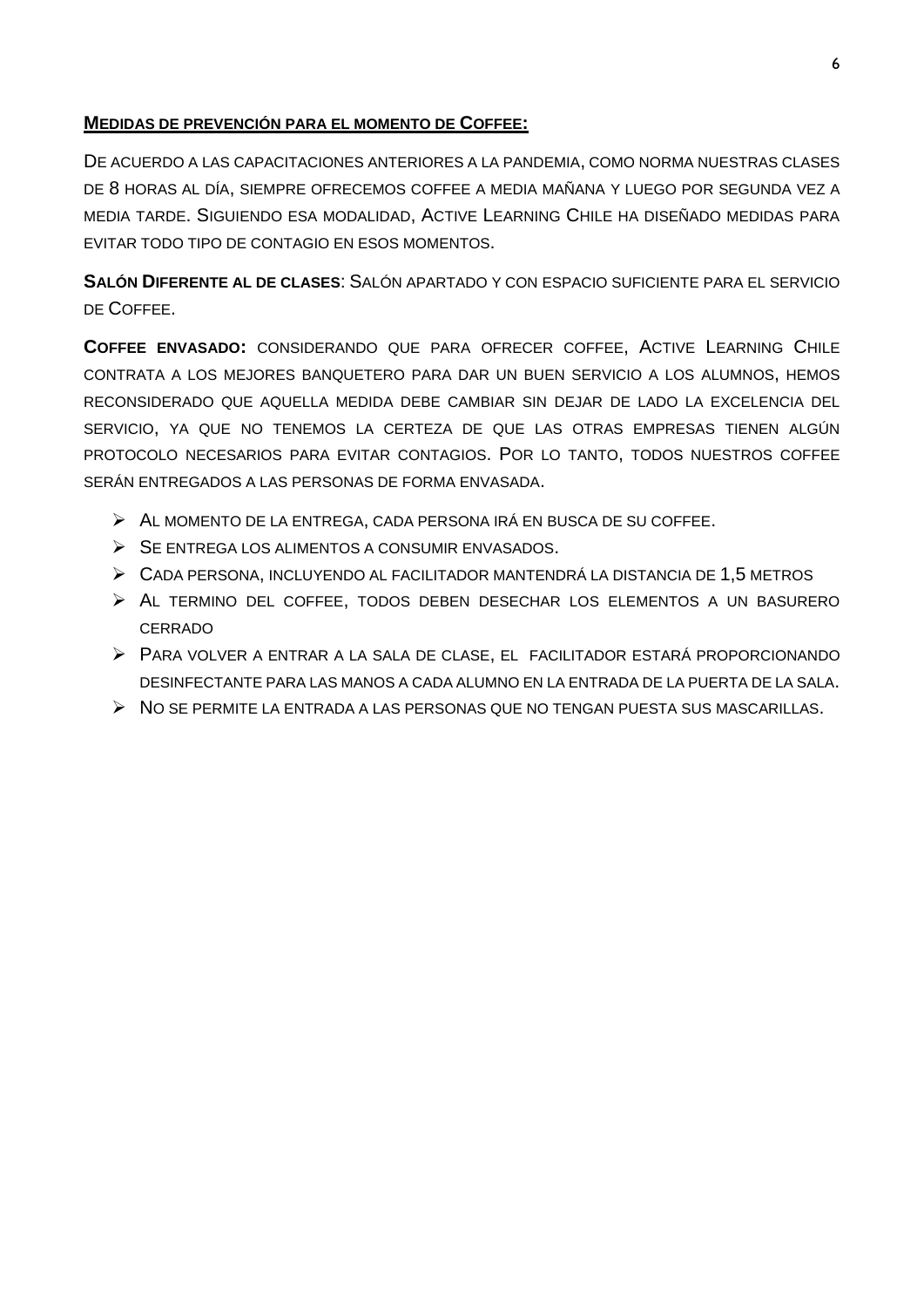#### **MEDIDAS DE PREVENCIÓN PARA LAS CLASES PRESENCIALES**

ENTENDIENDO QUE DESPUÉS DE ESTA PANDEMIA NADA VOLVERÁ HACER COMO ANTES, HEMOS TOMADO TODAS LAS MEDIDAS NECESARIAS PENSANDO EN EL BIENESTAR DE CADA ALUMNO QUE ASISTA A NUESTRAS CAPACITACIONES, CONSIDERANDO QUE AÚN EXISTIRÁ UN ALTO RIESGO DE CONTAGIOS ENTRE LAS PERSONAS.

**USO DE MASCARILLAS:** TODA PERSONA INCLUYENDO A NUESTROS FACILITADORES DEBEN INGRESAR A LA SALA DE CLASES CON MASCARILLAS Y PERMANECER CON ELLA DURANTE LA CAPACITACIÓN.

- EN CASO DE QUE ALGUIEN ASISTIERA SIN MASCARILLA, ACTIVE LEARNING CHILE CUENTA CON MASCARILLAS HIGIÉNICAS REUTILIZABLES PARA LA ENTREGA DEL QUE LA NECESITE.
- PERSONA QUE RESISTA USAR MASCARILLA, NO PODRÁ INGRESAR A LA SALA DE CLASES.

**DESINFECTANTES PARA MANOS Y ROPA:** ACTIVE LEARNING CHILE CUENTA CON UN DESINFECTANTE QUE SE UTILIZARÁ OBLIGATORIAMENTE EN MANOS Y ROPA DE CADA PERSONA QUE INGRESE A LA SALA DE CLASES.

- EL FACILITADOR ESTARÁ EN LA PUERTA DE LA SALA ROSEANDO DESINFECTANTE PRIMERAMENTE EN LAS MANOS DEL ALUMNO Y POSTERIORMENTE SOBRE LA ROPA
- LA PERSONA QUE SE RESISTA A ESTA MEDIDA, NO PODRÁ INGRESAR A LA SALA DE CLASES

**CONTROL DE TEMPERATURA:** ES IMPORTANTE TENER CONOCIMIENTO DE ALGUNOS SÍNTOMAS QUE PRESENTA EL COVID-19 Y UNO DE ELLOS LA FIEBRE, TOS, ESTORNUDOS, ETC.

- NUESTRO FACILITADOR ESTARÁ TOMANDO LA TEMPERATURA DE CADA PERSONA ANTES DEL INGRESO A LA SALA CON UN TERMÓMETRO DIGITAL INFRARROJO SIN CONTACTO.
- LA PERSONA QUE PRESENTE MUCHA TOS O ESTORNUDOS DURANTE LA CLASE, SE LE PEDIRÁ AMABLEMENTE QUE SE RETIRE DEL LUGAR.
- PERSONA QUE PRESENTE FIEBRE MÁS DE 37.5° O CUALQUIER OTRO SÍNTOMA EN EL MOMENTO DEL CONTROL ANTES DEL INGRESO A LA SALA, NO PODRÁ ENTRAR NI PARTICIPAR DE LA CAPACITACIÓN.
- ANTES DE ENTRAR A LA SALA DE CLASES, EL FACILITADOR HARÁ ALGUNAS PREGUNTAS BÁSICAS A LA PERSONA PARA ELIMINAR CUALQUIER SOSPECHA DE CONTAGIO.
- LA PERSONA QUE SE RESISTA AL CONTROL, NO PODRÁ ASISTIR A LA SALA.